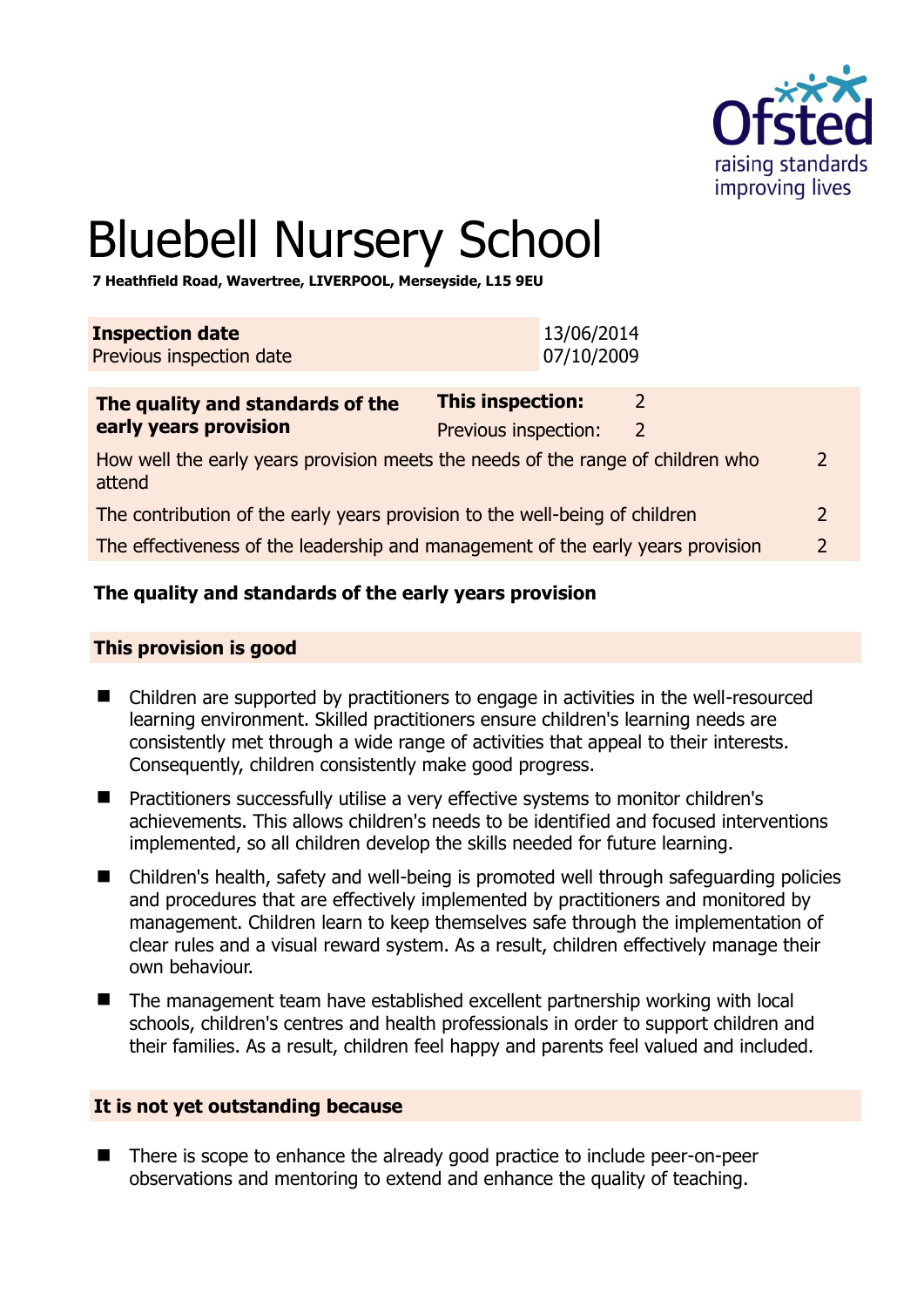# **Information about this inspection**

Inspections of registered early years provision are:

- scheduled at least once in every inspection cycle the current cycle ends on 31 July 2016
- scheduled more frequently where Ofsted identifies a need to do so, for example where provision was previously judged inadequate
- **•** brought forward in the inspection cycle where Ofsted has received information that suggests the provision may not be meeting the legal requirements of the Early Years Foundation Stage or where assessment of the provision identifies a need for early inspection
- **•** prioritised where we have received information that the provision is not meeting the requirements of the Early Years Foundation Stage and which suggests children may not be safe
- scheduled at the completion of an investigation into failure to comply with the requirements of the Early Years Foundation Stage.

The provision is also registered on the voluntary and compulsory parts of the Childcare Register. This report includes a judgment about compliance with the requirements of that register.

## **Inspection activities**

- $\blacksquare$ The inspector observed activities in the playroom and the outside learning environment.
- The inspector conducted a joint observation with the manager.
- The inspector held meetings with the manager and the Early Years Professional.
- The inspector looked at children's assessment records and planning documentation.
- $\blacksquare$ The inspector checked evidence of suitability and qualifications of practitioners working with children, the provider's self evaluation form and improvement plan.
- The inspector took account of the view of parents and carers spoken to on the day and from information included in the setting's own parent survey.

**Inspector**  Deborah Magee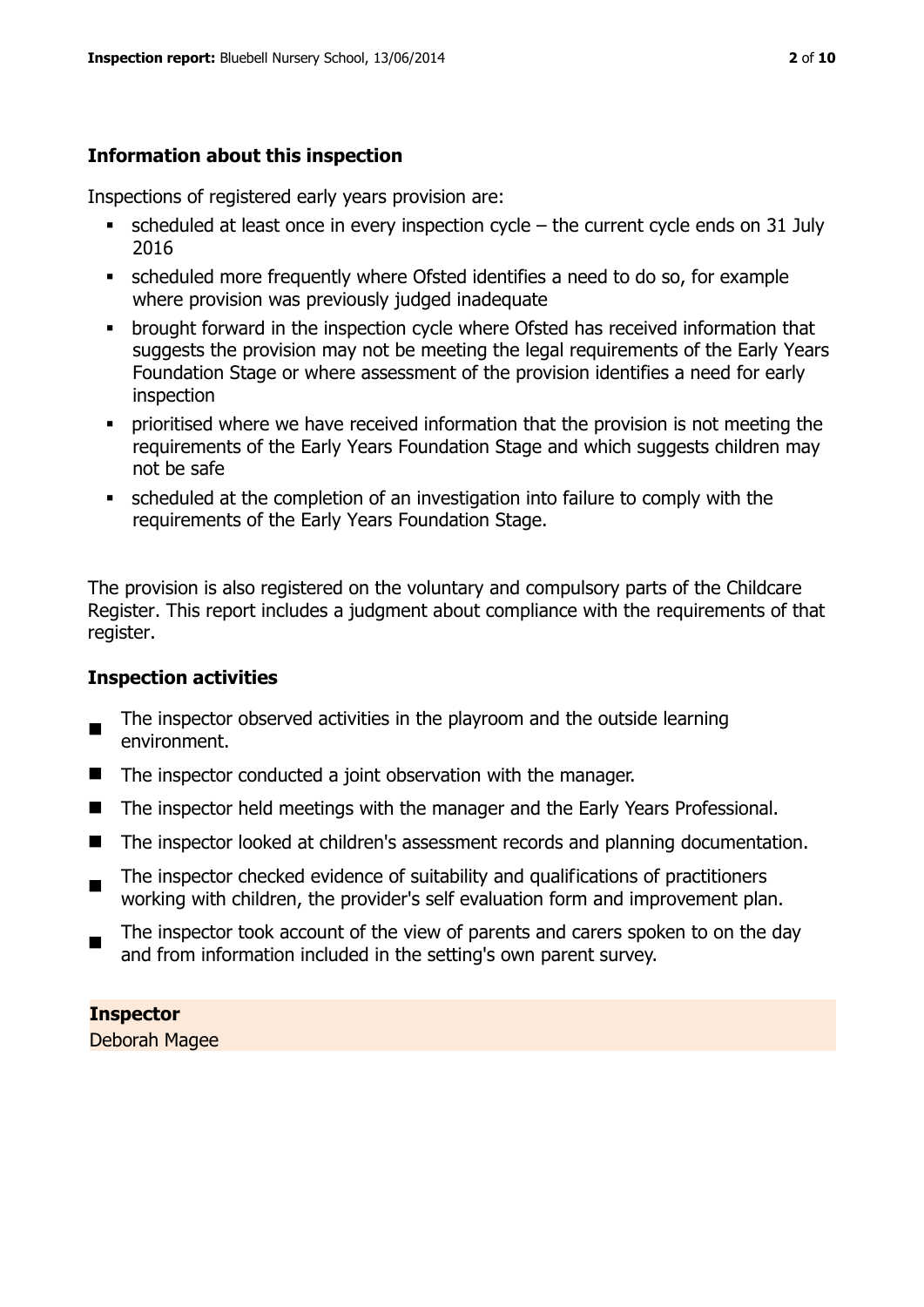# **Full report**

#### **Information about the setting**

Bluebell Nursery School is owned and managed privately and was registered in 1990. It is situated in Wavertree, Liverpool. The nursery serves the immediate locality and surrounding areas. The nursery operates from 7.30am to 5.30pm, all year round, except for bank holidays and for one a week at Christmas. Children attend for a variety of sessions. The nursery operates from a converted chapel and children are cared for in a large playroom. Children also have access to an enclosed outdoor area and a separate dance studio. There are currently 52 children on roll, all of whom are in the early years age range. The nursery receives funding for the free education provision of two-, threeand four-year old children. The nursery supports children with special educational needs and/or disabilities and children for whom English is an additional language. There are currently nine staff working directly with the children, all of whom have an appropriate early years qualification. Two staff have Early Years Professional Status, six staff have qualifications at level 3 and one member of staff is working towards a level 3 qualification. The nursery receives support from the local authority and is registered on the Early Years Register and both the compulsory and voluntary parts of the Childcare Register.

## **What the setting needs to do to improve further**

#### **To further improve the quality of the early years provision the provider should:**

■ enhance the existing good standard of teaching by extending the programme of peer observations to enable staff to review and reflect on the quality of their own and others teaching.

## **Inspection judgements**

## **How well the early years provision meets the needs of the range of children who attend**

Children learn through a wide range of activities that are relevant to their own interests. Practitioners engage children in planning of new topics through asking children questions and creating posters. Children plan a topic on mini-beasts; through group discussion children express their interests. Practitioners use this information to plan successful topics that cover all areas of learning. Children are motivated, they engage in personalised learning that effectively meets their development needs. This results in children who are actively involved in shaping their own learning experiences. As a result, children are engaged and progress well. Children develop their physical skills outdoors in the new garden; they dig, climb, balance and delight in well-managed ball games, in which goal scorers are rewarded with a medal. The provider is also a registered as a forest school. Practitioners receive training to support children's learning in a weekly trip to a forest environment. Children spend the whole day learning in the outdoors, they build fires, make dens and learn about insects and wildlife. As a result, children have a clear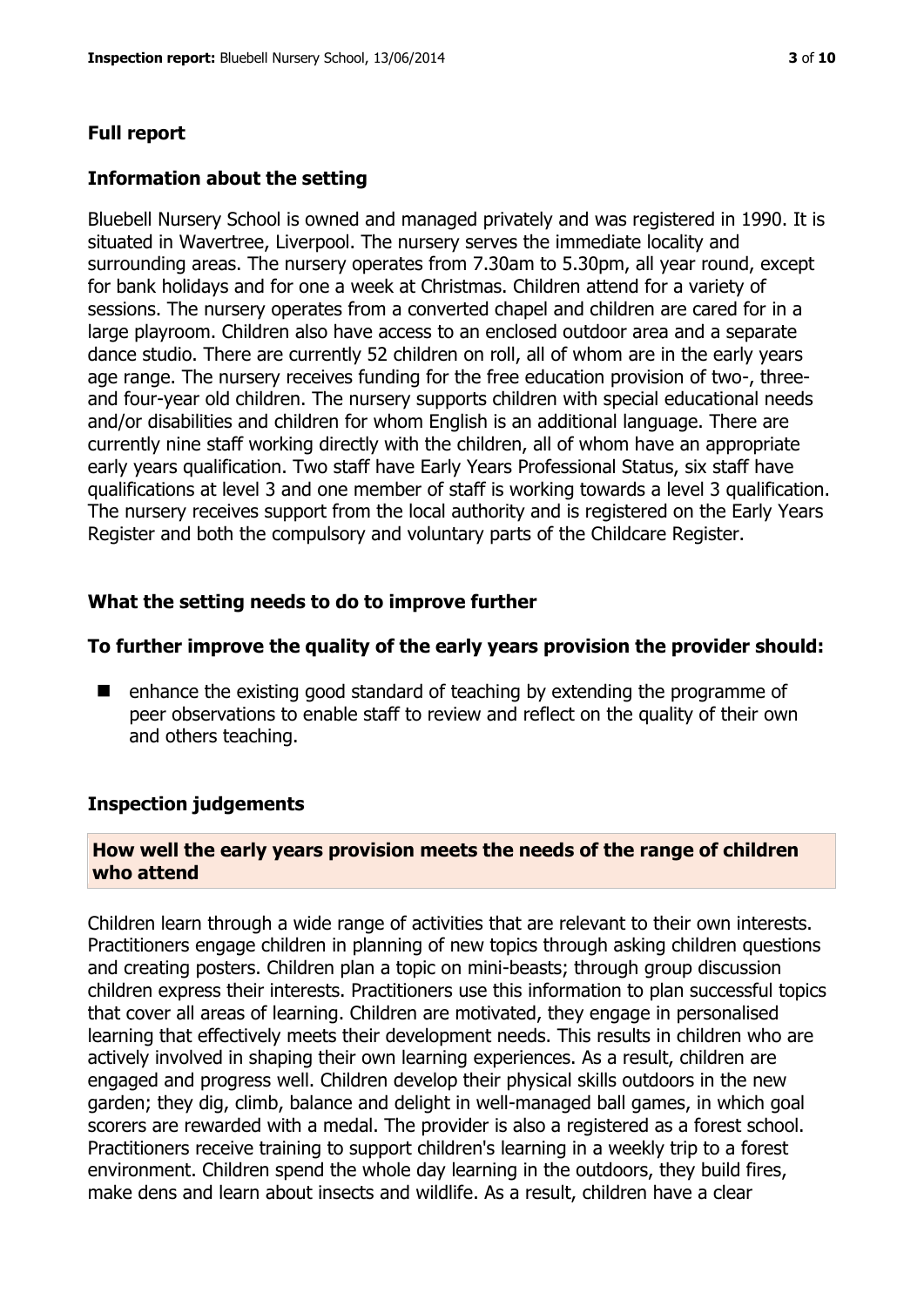understanding of following rules and effectively managing risks in their own play. Children are encouraged to think problems through; practitioners skilfully question children as they play. This results in practitioners extending children's learning, as children work answers out. As a result, children develop the key skills needed for their next stage in learning. Practitioners encourage communication and language development in all activities; this is enhanced by provision of child-friendly welcoming spaces in which children are encouraged to sit and talk to each other.

Children are supported very effectively in their move to school. Practitioners enhance the resources on offer and add school uniforms from relevant schools, to the role-play area. Children's key persons arrange meetings with new teachers in order to discuss current development levels. Teachers are also invited into the nursery to meet and observe the children. Therefore, children's learning needs are consistently addressed in their move to school.

Children who have special educational needs are exceptionally well supported. Practitioners work closely with parents and any other professionals that are involved to ensure that children make good progress, in relation to their starting points. Children who have English as an additional language are given opportunities to use their home language in play. Practitioners engage parents and request significant key words to display in the nursery to ensure practitioners can support children's learning. Parents attend the nursery for coffee mornings this encourages a feeling of belonging. Practitioners engage parents in daily discussions about children's learning experiences. Any interests that parents identify at home are used to plan activities in the nursery, such as using super heroes to motivate children to learn about colours and tell stories. Practitioners carry out home visits for families prior to children starting at the nursery. This establishes strong parental partnerships and parents express positive opinions of the nursery and the support they receive.

#### **The contribution of the early years provision to the well-being of children**

The emotional security of children is given a high priority by all practitioners; who take time to get to know each child and their unique needs. There is an excellent settling-in process that involves home visits. As a result, children quickly form strong attachments with practitioners and are happy to confidently explore. Children learn about appropriate behaviour through a consistent approach, which promotes positive behaviour. Practitioners ensure that nursery rules are regularly updated with children actively involved in deciding the rules. Children's positive behaviour is celebrated on a visible reward chart, any unwanted behaviour is dealt with calmly and quickly. Practitioners will refer to the clearly displayed rules to explain why behaviour is unacceptable. This results in children behaving well and taking responsibility for their own actions.

The key-person system is successfully embedded into practice, children enjoy spending time on focused activities with their key person. Practitioners are positive role models, they get down to children's level to engage children in meaningful conversations. Children feel valued as practitioners know them very well. Parents constantly share updates as practitioners have informed parents of the value they place on their contributions. This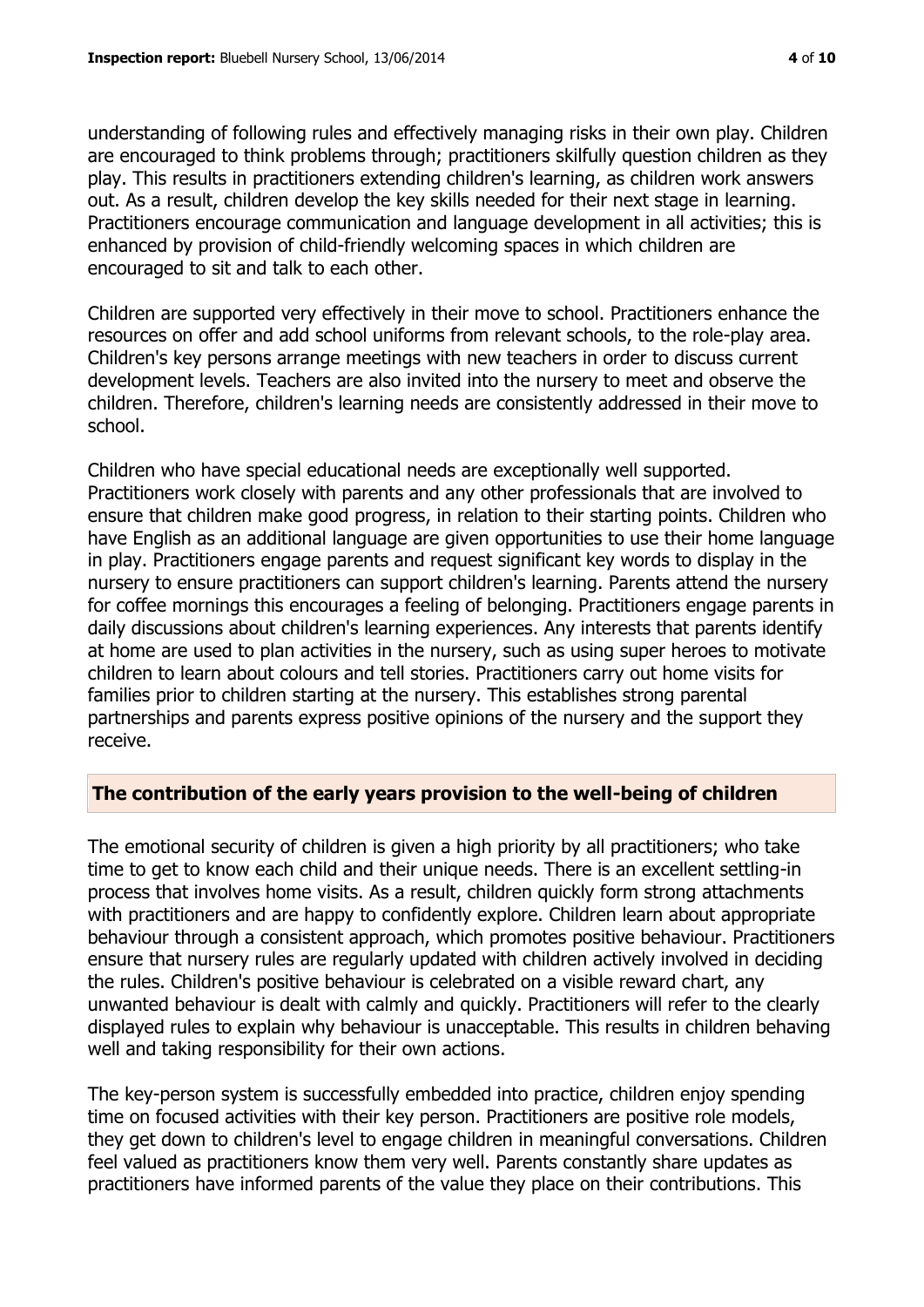improves children's experiences, ensuring any needs are identified and met.

Children have abundant access to outdoor environments in the newly established garden and weekly forest school sessions. Children's physical skills are developed through opportunities to dig, balance, play football and mark make with alternative resources, such as, sticks and mud. Children know how to take sensible risks in their play and are aware of how to stay healthy by washing their hands. Children's knowledge of healthy eating is developed through the food provided. Practitioners explain the choices on offer and older children select their healthy meal independently to enjoy with their friends.

#### **The effectiveness of the leadership and management of the early years provision**

The management structure of the nursery is currently under review. The provider has established a strong staff team who are experienced, well qualified and committed to professional development. Practitioners identify their training needs and the provider supports practitioners to access relevant training. As a result, children's experiences are constantly improving. The management implement safe recruitment procedures that have recently been improved, as the provider has attended training. Practitioners have a thorough knowledge of procedures to follow if they have safeguarding concerns about a child. Management are vigilant in monitoring the access to the nursery. Risk assessments are carried out daily on the indoor and outdoor environments and a checklist for the outdoor environment is currently being implemented. As a result, children are kept safe while attending the nursery.

The Early Years Professional has implemented highly effective systems to monitor children's progress to ensure all children reach their full potential. Practitioners constantly assess and observe the children. This provides tracking information that results in a clear visual representation of each child's current level. The staff team are supported in assessing and monitoring children, so the quality of learning is well matched to each child's age and stage of development. This means that children are supported to make good progress in their learning and development. In addition, the effective tracking system allows practitioners to identify any possible development delay allowing for early intervention strategies to be implemented. The practitioners attend relevant training and there is a focused programme of staff development. This ensures practitioners are able to support children to achieve their full potential. Practitioners benefit from an established supervision and appraisal processes which are used to identify support and meet their development needs. However, there is scope to enhance staff development further by introducing peer observations and mentoring to enable all practitioners to review and reflect on the quality of teaching and the impact for children.

Practitioners establish strong partnerships with parents and other agencies. Parental input forms an important part of the self-evaluation process through questionnaires parents input on how they think the nursery can improve. Parents' views form part of the nursery's improvement plans, the result is a nursery that fits the needs of those who use it. Parents comment that they are extremely pleased with the way that the nursery staff support children, particularly those who have special educational needs.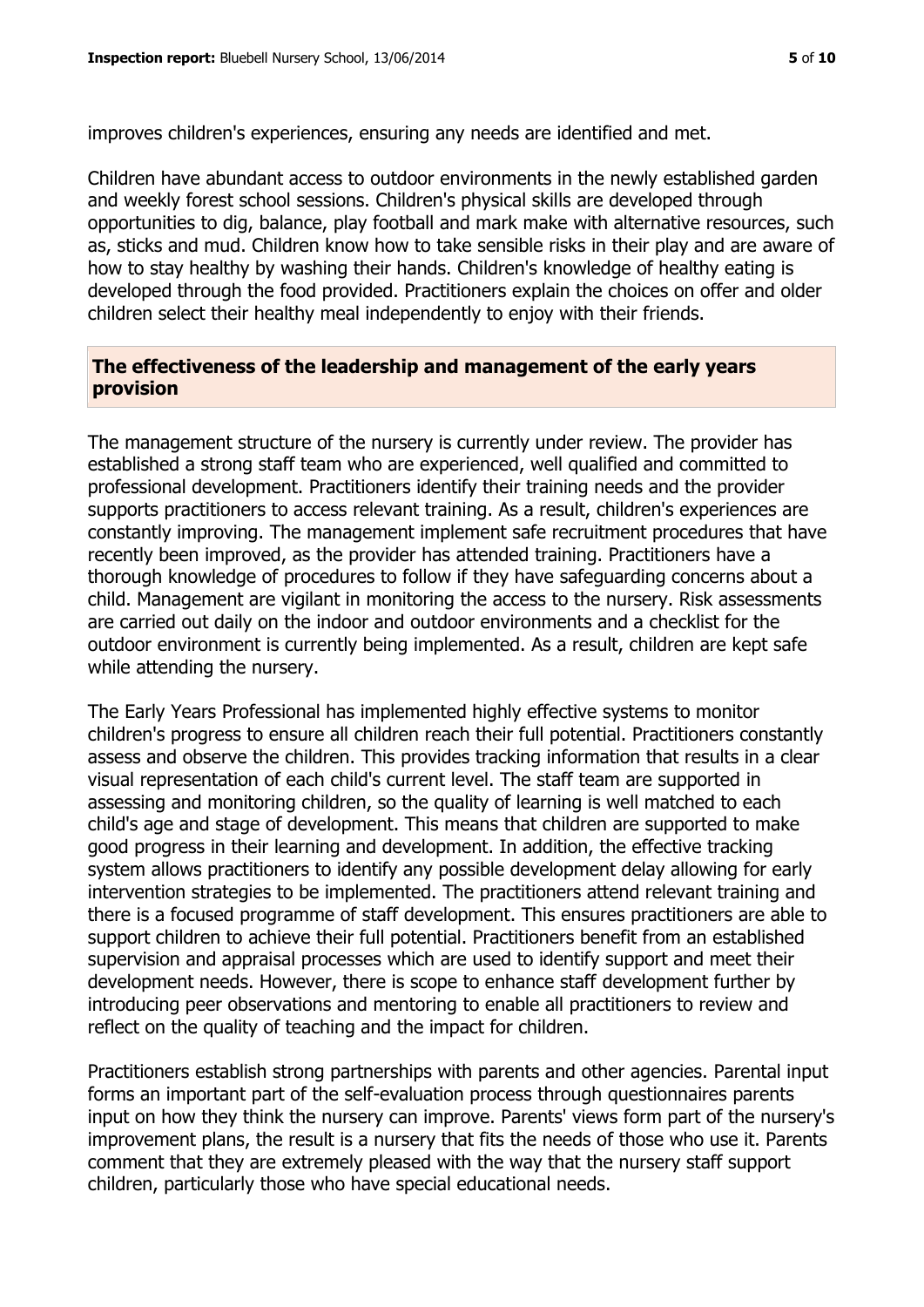# **The Childcare Register**

| The requirements for the compulsory part of the Childcare Register are | Met |
|------------------------------------------------------------------------|-----|
| The requirements for the voluntary part of the Childcare Register are  | Met |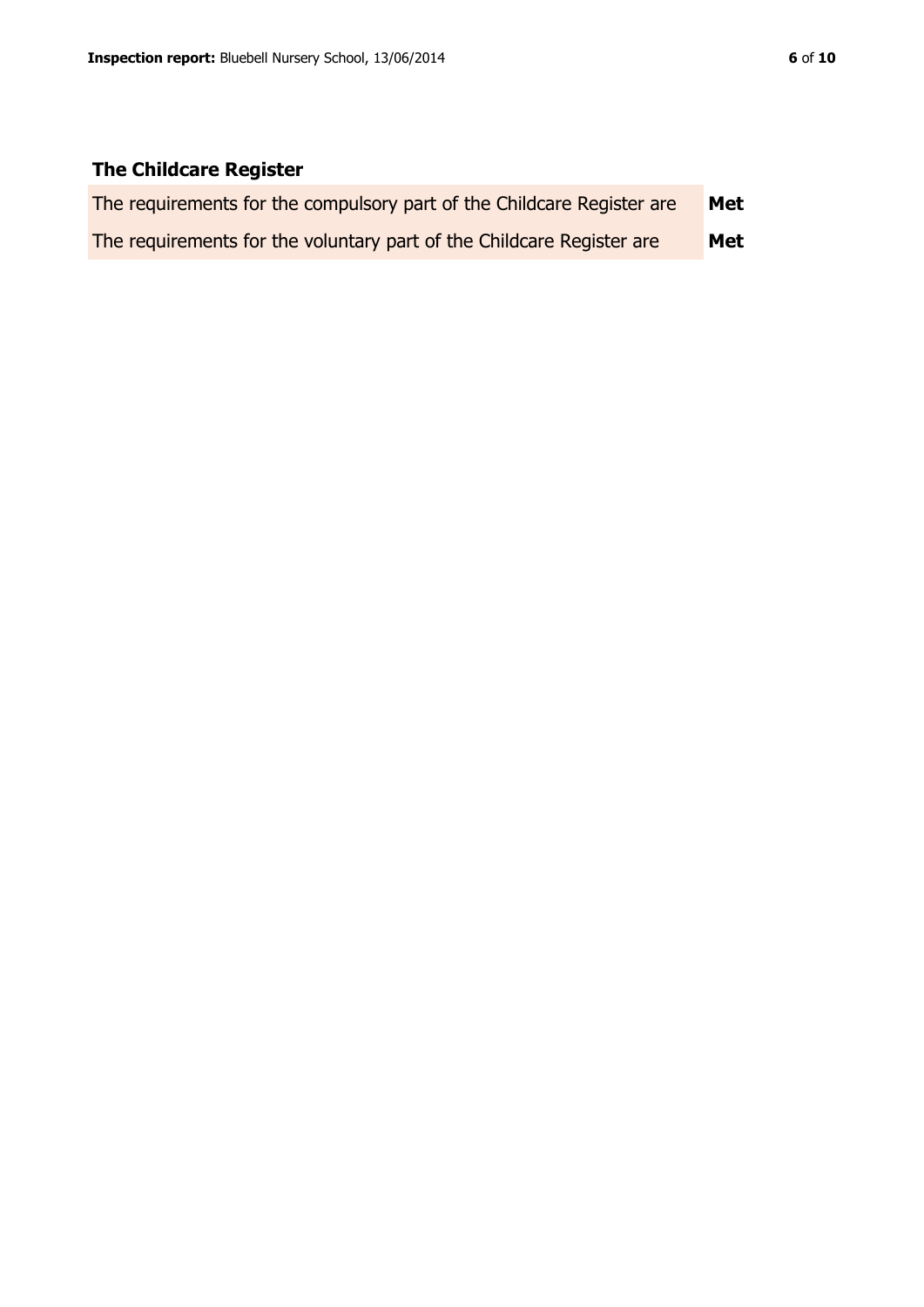# **What inspection judgements mean**

# **Registered early years provision**

| <b>Grade</b> | <b>Judgement</b>        | <b>Description</b>                                                                                                                                                                                                                                                                                                                                                                                |
|--------------|-------------------------|---------------------------------------------------------------------------------------------------------------------------------------------------------------------------------------------------------------------------------------------------------------------------------------------------------------------------------------------------------------------------------------------------|
| Grade 1      | Outstanding             | Outstanding provision is highly effective in meeting the needs<br>of all children exceptionally well. This ensures that children are<br>very well prepared for the next stage of their learning.                                                                                                                                                                                                  |
| Grade 2      | Good                    | Good provision is effective in delivering provision that meets<br>the needs of all children well. This ensures children are ready<br>for the next stage of their learning.                                                                                                                                                                                                                        |
| Grade 3      | Requires<br>improvement | The provision is not giving children a good standard of early<br>years education and/or there are minor breaches of the<br>safeguarding and welfare requirements of the Early Years<br>Foundation Stage. It will be monitored and inspected within<br>twelve months of the date of this inspection.                                                                                               |
| Grade 4      | Inadequate              | Provision that is inadequate requires significant improvement<br>and/or enforcement action. The provision is failing to give<br>children an acceptable standard of early years education and/or<br>is not meeting the safeguarding and welfare requirements of<br>the Early Years Foundation Stage. It will be monitored and<br>inspected again within six months of the date of this inspection. |
| Met          |                         | The provision has no children on roll. The inspection judgement<br>is that the provider continues to meet the requirements for<br>registration.                                                                                                                                                                                                                                                   |
| Not met      |                         | The provision has no children on roll. The inspection judgement<br>is that the provider does not meet the requirements for<br>registration.                                                                                                                                                                                                                                                       |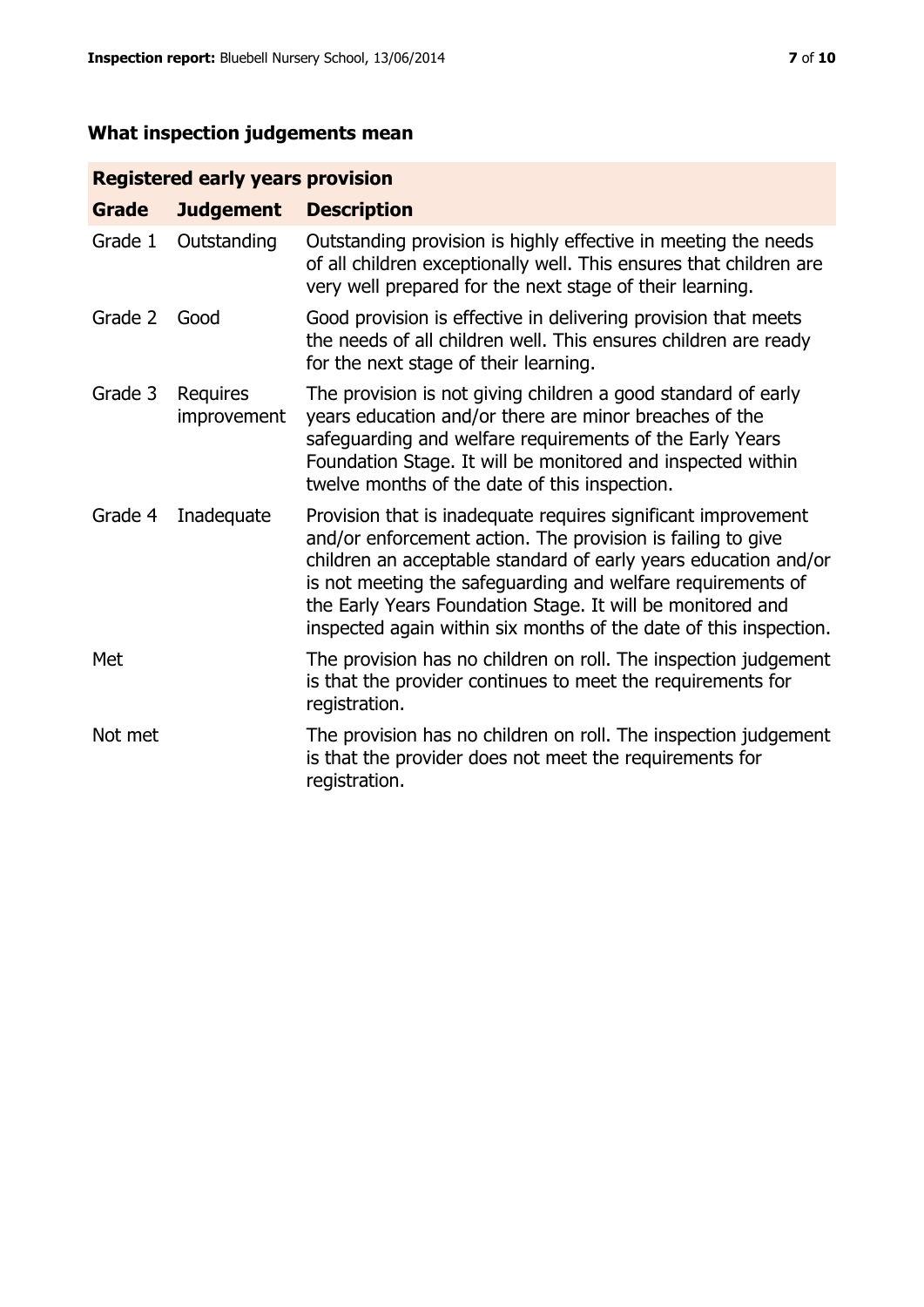#### **Inspection**

This inspection was carried out by Ofsted under sections 49 and 50 of the Childcare Act 2006 on the quality and standards of provision that is registered on the Early Years Register. The registered person must ensure that this provision complies with the statutory framework for children's learning, development and care, known as the Early Years Foundation Stage.

## **Setting details**

| Unique reference number       | 503967                         |
|-------------------------------|--------------------------------|
| <b>Local authority</b>        | Liverpool                      |
| <b>Inspection number</b>      | 872297                         |
| <b>Type of provision</b>      |                                |
| <b>Registration category</b>  | Childcare - Non-Domestic       |
| <b>Age range of children</b>  | $0 - 17$                       |
| <b>Total number of places</b> | 35                             |
| Number of children on roll    | 55                             |
| <b>Name of provider</b>       | <b>Bluebell Spirit Limited</b> |
| Date of previous inspection   | 07/10/2009                     |
| <b>Telephone number</b>       | 0151 734 2001                  |

Any complaints about the inspection or the report should be made following the procedures set out in the guidance *'Complaints procedure: raising concerns and making complaints* about Ofsted', which is available from Ofsted's website: www.ofsted.gov.uk. If you would like Ofsted to send you a copy of the guidance, please telephone 0300 123 4234, or email enquiries@ofsted.gov.uk.

## **Type of provision**

For the purposes of this inspection the following definitions apply:

Full-time provision is that which operates for more than three hours. These are usually known as nurseries, nursery schools and pre-schools and must deliver the Early Years Foundation Stage. They are registered on the Early Years Register and pay the higher fee for registration.

Sessional provision operates for more than two hours but does not exceed three hours in any one day. These are usually known as pre-schools, kindergartens or nursery schools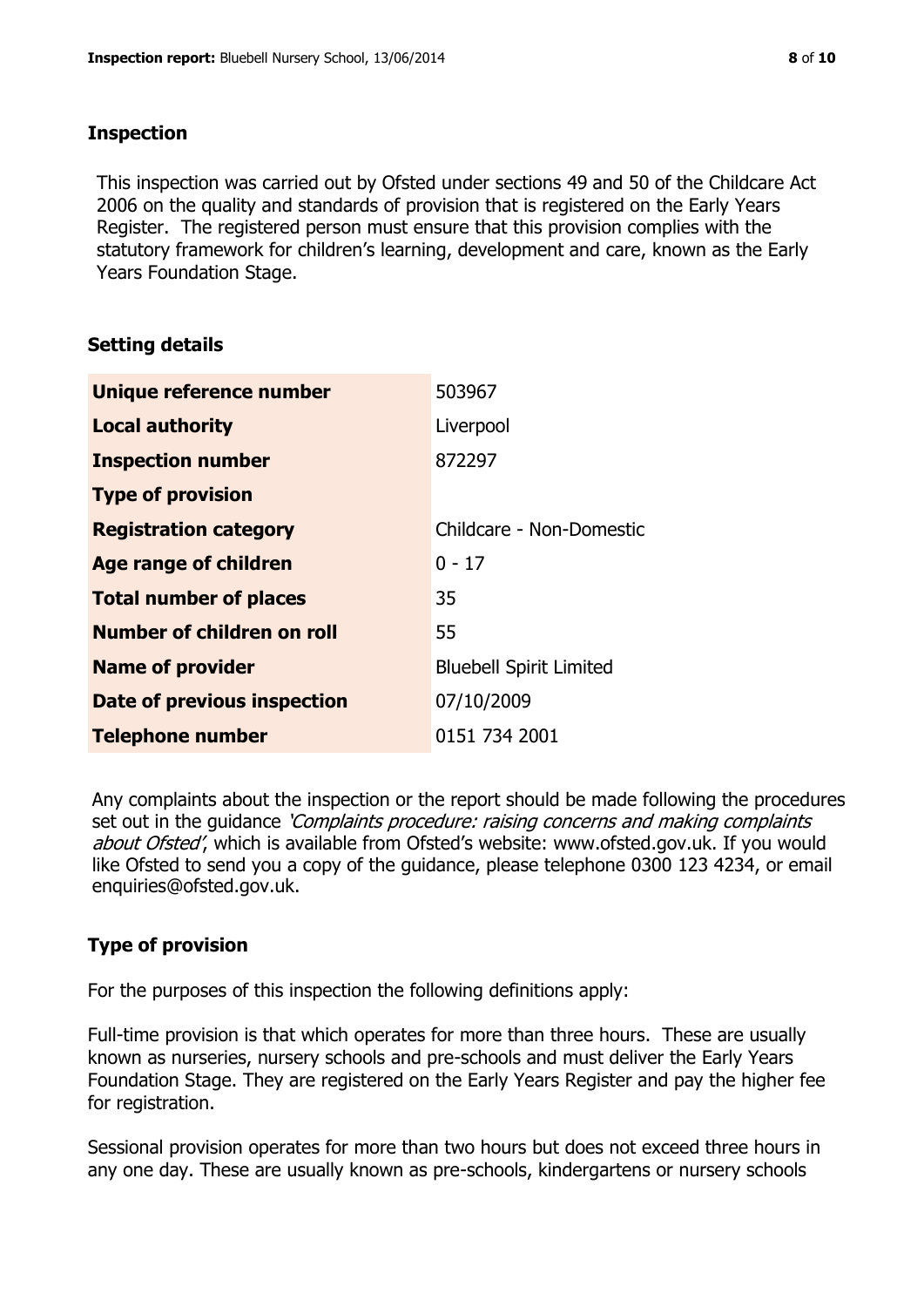and must deliver the Early Years Foundation Stage. They are registered on the Early Years Register and pay the lower fee for registration.

Childminders care for one or more children where individual children attend for a period of more than two hours in any one day. They operate from domestic premises, which are usually the childminder's own home. They are registered on the Early Years Register and must deliver the Early Years Foundation Stage.

Out of school provision may be sessional or full-time provision and is delivered before or after school and/or in the summer holidays. They are registered on the Early Years Register and must deliver the Early Years Foundation Stage. Where children receive their Early Years Foundation Stage in school these providers do not have to deliver the learning and development requirements in full but should complement the experiences children receive in school.